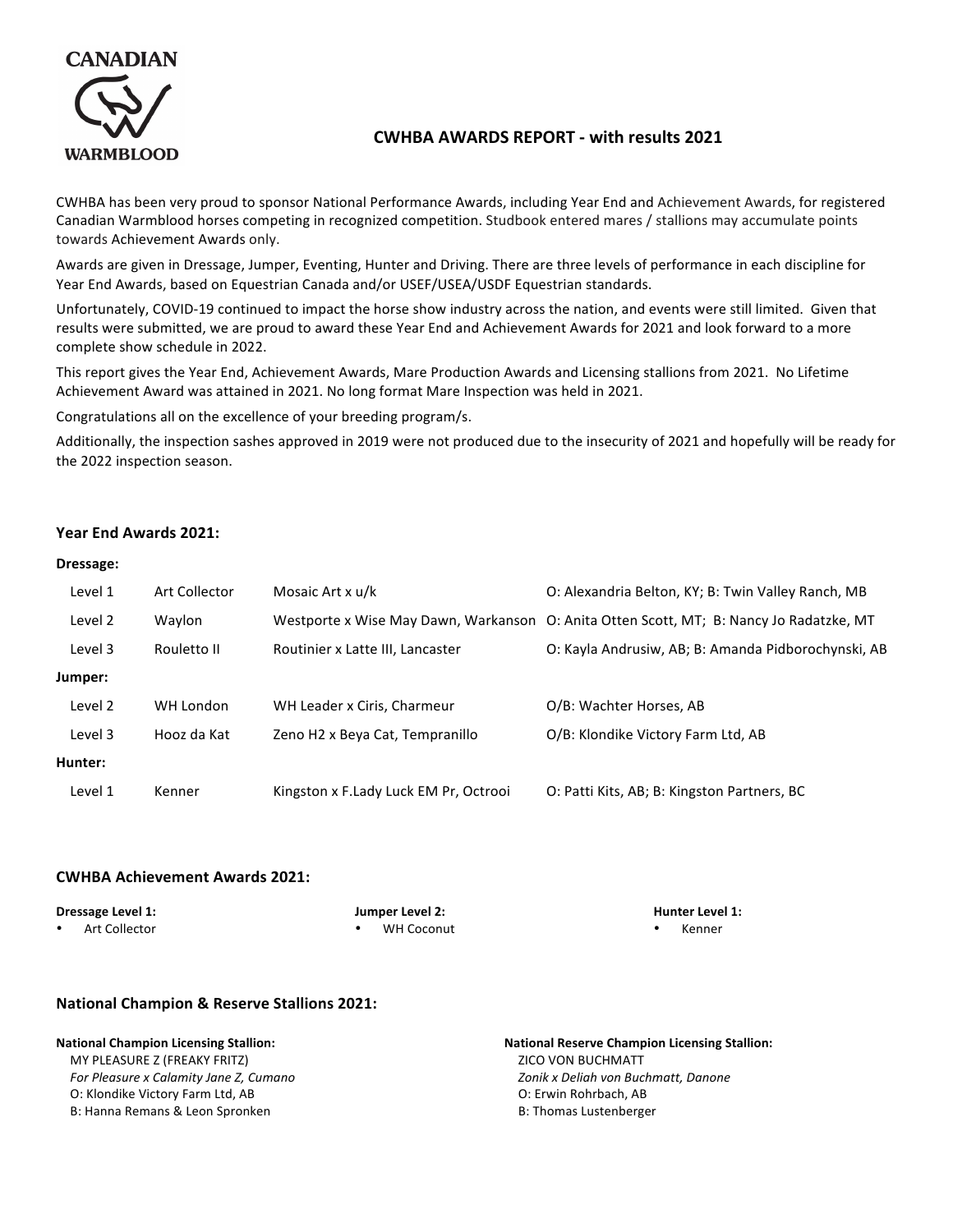# **2021 Mare Inspection Premiums:**

| Iolanna                                        | 7.88 | <b>Bonita RPH</b>                             | 7.47                | Alpine Lady Bug                        |
|------------------------------------------------|------|-----------------------------------------------|---------------------|----------------------------------------|
| 2006 CWHBA mare                                |      | 2009 CWHBA mare                               |                     | 2014 CWHBA mare                        |
| Ikoon x While I'm Gone, Wladkönig              |      | Barricello x Talkin Express xx, Marcellini xx |                     | Le Primeur x Coco Chanel, Chellano Z   |
| O: Ina Smith, AB                               |      | O: Rachael Firminger, AB                      |                     | O: Andrea Harris, AB                   |
|                                                |      | B: Cassandra Blattler, BC                     |                     |                                        |
| Quenza du Soutrait                             | 7.72 |                                               |                     | <b>Bella Diamante</b>                  |
| 2004 SF mare                                   |      | Alpha Bear xx                                 | 7.43                | 2014 CWHBA mare                        |
| Fidji du Fleury x Kandy du Soutrait, Quel Type |      | 2017 TB mare                                  |                     | Sir Gregory x Dazzle, Donner Bube      |
| d'Elle                                         |      | Alpha xx x Our Mary Elizabeth xx, City Zip xx |                     | O: Anne Mancell, BC                    |
| O: Andrea Harris, AB                           |      | O: Sandra Donnelly, AB                        | B: Anne Paluzzi, BC |                                        |
|                                                |      | B: Sugar Maple Farm/H. Lewis Rapaport (NY)    |                     |                                        |
| RF Joplin                                      | 7.68 |                                               |                     | Checkpoint                             |
| 2015 CWHBA mare                                |      | Cecelia                                       | 7.31                | 2015 HAN mare                          |
| Connaisseur x Bravixen, Braveheart             |      | 2013 CWHBA mare                               |                     | Checkmate x Chaviva Voltaire, Voltaire |
| O: Keri Rodgers, BC                            |      | Candillo Junior x Star-Lynx, Lynx             |                     | O: Sashenka Wright, NS                 |
| B: Angel Robson, BC                            |      | O/B: Sandra Corsan, BC                        |                     | B: Lindsay Bradshaw, NS                |
|                                                |      |                                               |                     |                                        |
| Frestique                                      | 7.67 | Atchafalaya                                   | 7.29                | Juilliard                              |
| 2011 CWHBA mare                                |      | 2005 POL mare                                 |                     | 2009 Old NA mare                       |
| Feestyle x Unique, Gribaldi - T                |      | Alcatraz x Wrozko, Lotto                      |                     | Justice x Limerick, Landor S           |
| O/B: Jackie VandenBrink, ON                    |      | O: Brittany Payjack, MB                       |                     | O: Vanessa Bastura, AB                 |
|                                                |      |                                               |                     | B: Colleen & Don Tingey, BC            |
| RSH Blue Bayou                                 | 7.56 | Alpine Lady of the Lake                       | 7.26                |                                        |
| 2019 CSH mare                                  |      | 2015 CWHBA mare                               |                     | La Fin D'hiver                         |
| Storm Ranger xx x Giacos Channel, Giacomo      |      | Le Primeur x Coco Chanel, Chellano Z          |                     | 2015 CWHBA mare                        |
| O: Tristan Caswell, MB                         |      | O: Andrea Harris, AB                          |                     | Laird x Winter's Gift, Weltmeyer       |
| B: Ravine Ranch Sport Horses, MB               |      |                                               |                     | O/B: Marcie Doyle, BC                  |
|                                                |      | Matchpoint                                    | 7.22                |                                        |
| <b>West Indies</b>                             | 7.56 | 2017 KWPN-NA mare                             |                     | Forbes Farm Gloria                     |
| 2012 OLD mare                                  |      | Cartell x Wotan Fretin St., Consul            |                     | 2014 CWHBA mare                        |
| Wolkentanz II x Amira, Autocrat                |      | O: Forbes Farm, NB                            |                     | Morion Elmelund II x Gini, Dinus       |
| O: Marcie Doyle, BC                            |      | B: Kaylee Swierenga, ON                       |                     | O/B: Forbes Farm, NB                   |
| B: Nancy Schmidt. MB                           |      |                                               |                     |                                        |
|                                                |      | Tauta xx                                      | 7.22                |                                        |
| L'aza                                          | 7.50 | 2015 TB mare                                  |                     |                                        |
| 2018 CWHBA mare                                |      | Famous Again x Salsipuedes, Broken Vow        |                     |                                        |
| Laird x Realeza PT, Le Santo                   |      | O: Brittany Payjack, MB                       |                     |                                        |
| O: Loretta Doiron, MB                          |      | B: Rancho Pozo de Luna (MEX)                  |                     |                                        |
| B: Marcie Doyle, BC                            |      |                                               |                     |                                        |

 $7.20$ 

 $7.11$ 

 $7.08$ 

7.07

 $7.03$ 

 $7.01$ 

# **MARE PRODUCTION PREMIUMS:** to December 31, 2021

### **PRODUCTION PREMIUM: 5 points ... stall plaque**

| Horse<br>pts)    | <b>Registration/Entry #</b> | <b>Pts Pedigree</b>                       | Owner (at time of earning |
|------------------|-----------------------------|-------------------------------------------|---------------------------|
| <b>UNIQUE</b>    | ON-[CAN]APPR3309-01 M       | 4 Gribaldi x Olivia, Burggraaf            | Jackie vandenBrink        |
| WHILE I'M GONE   | BC-[CAN]APPR2401-91 MM      | Wladkönig x Gardou, Gouveneur             | Jamie Baker               |
| <b>WKM POSSE</b> | MB-[CAN]5888-04 P2          | Nickelson B x WKM Sherry, Double Cream xx | Carol Hogg, MB            |
|                  |                             |                                           |                           |

### **PRODUCTION PREMIUM: 3 points** - listed online

| Horse             | Registration/Entry #    | Pts Pedigree                      | Owner (at time of earning |
|-------------------|-------------------------|-----------------------------------|---------------------------|
| pts)              |                         |                                   |                           |
| COCO CHANEL       | 124023000266102         | 3 Chellano Z x Ladybird, Latus II | Danielle Sorenson         |
| <b>REALEZA PT</b> | BC-[CAN]APPR 4173-01 MM | 3 Le Santo x Kazryn, Rantares     | Loretta Doiron            |